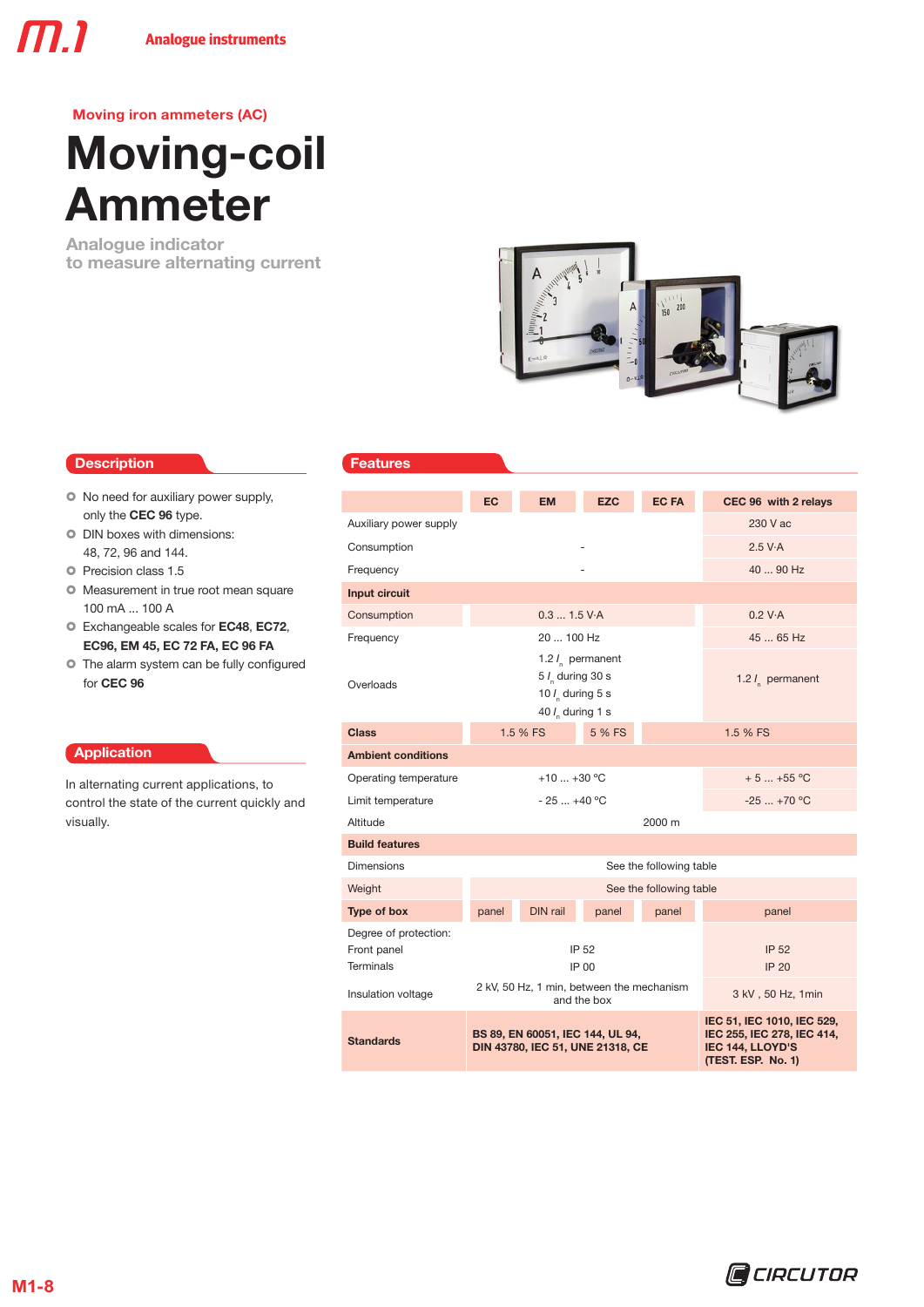## Moving iron ammeter

Analogue indicator to measure alternating current

### **References**



|                       | Ammeters, 90°    |                  |                  |                    |                |  |  |  |  |  |
|-----------------------|------------------|------------------|------------------|--------------------|----------------|--|--|--|--|--|
| <b>Type</b>           | <b>EC 48</b>     | <b>EC 72</b>     | <b>EC 96</b>     | <b>EC 144</b>      | <b>EM 45</b>   |  |  |  |  |  |
|                       |                  |                  |                  |                    |                |  |  |  |  |  |
| Class                 | 1,5              |                  |                  |                    |                |  |  |  |  |  |
| Scale (mm)            |                  |                  | $90^\circ$ , P2  |                    |                |  |  |  |  |  |
| Dimensions (mm)       |                  |                  |                  |                    |                |  |  |  |  |  |
| b<br>a<br>b<br>a<br>C | 48<br>48<br>66,2 | 72<br>72<br>49,2 | 96<br>96<br>49,2 | 144<br>144<br>71,8 | 85<br>52<br>65 |  |  |  |  |  |
| Weight (g)            | 85               | 180              | 220              | 430                | 142            |  |  |  |  |  |
| mA                    |                  |                  |                  |                    |                |  |  |  |  |  |
| 100                   | M10111           | M10121           | M10131           | M10142             | M10151         |  |  |  |  |  |
| 150                   | M10112           | M10122           | M10132           | M10142             | M10152         |  |  |  |  |  |
| 250                   | M10114           | M10124           | M10134           | M10144             | M10154         |  |  |  |  |  |
| 300                   | M10115           | M10125           | M10135           | M10145             | M10155         |  |  |  |  |  |
| 400                   | M10116           | M10126           | M10136           | M10146             | M10156         |  |  |  |  |  |
| 500                   | M10117           | M10127           | M10137           | M10147             | M10157         |  |  |  |  |  |
| 600                   | M10118           | M10128           | M10138           | M10148             | M10158         |  |  |  |  |  |
| A                     |                  |                  |                  |                    |                |  |  |  |  |  |
| 5                     | M10212           | M10222           | M10232           | M10242             | M10252         |  |  |  |  |  |
| 10                    | M10213           | M10223           | M10233           | M10243             | M10253         |  |  |  |  |  |
| 15                    | M10214           | M10224           | M10234           | M10244             | M10254         |  |  |  |  |  |
| 20                    | M10215           | M10225           | M10235           | M10245             | M10255         |  |  |  |  |  |
| 25                    | M10216           | M10226           | M10236           | M10246             | M10256         |  |  |  |  |  |
| 30                    | M10217           | M10227           | M10237           | M10247             | M10257         |  |  |  |  |  |
| 40                    | M10218           | M10228           | M10238           | M10248             | M10258         |  |  |  |  |  |
| 50                    | M10219           | M10229           | M10239           | M10249             | M10259         |  |  |  |  |  |
| 60                    | M1021A           | M1022A           | M1023A           | M1024A             | M1025A         |  |  |  |  |  |
| 75                    |                  | M1022B           | M1023B           | M1024B             |                |  |  |  |  |  |
| 100                   |                  | M1022C           | M1023C           | M1024C             | -              |  |  |  |  |  |
| /5 A $(*)$            | M10210           | M10220           | M10230           | M10240             | M10250         |  |  |  |  |  |

\*Scale is not included, except in EC144 (equipment + scale included, indicate transformer ratio).

\*For exchangeable scales, see Tables.

\* .../1 A on demand

\* Different settings, on demand.



77 T



|                   | Ammeters, 240°   |                                                          | <b>Ammeters with</b><br>phase switch |                  | <b>Ammeters</b><br>with 2 relays  |  |  |  |  |  |  |
|-------------------|------------------|----------------------------------------------------------|--------------------------------------|------------------|-----------------------------------|--|--|--|--|--|--|
| <b>Type</b>       | <b>EZC 72</b>    | <b>EZC 96</b>                                            | <b>EC 72 FA</b>                      | <b>EC 96 FA</b>  | <b>CEC 96</b>                     |  |  |  |  |  |  |
| Accuracy<br>class | 5                |                                                          | 1,5                                  |                  |                                   |  |  |  |  |  |  |
| Scale (mm)        | 240°, P2         |                                                          | 90° <sup>r</sup> , P1                |                  | 90° <sup>r</sup> , P <sub>2</sub> |  |  |  |  |  |  |
| Dimensions (mm)   |                  |                                                          |                                      |                  |                                   |  |  |  |  |  |  |
| a<br>b<br>a<br>C  | 72<br>72<br>49,2 | 96<br>72<br>96<br>72<br>96<br>96<br>49,2<br>49,2<br>49,2 |                                      | 96<br>96<br>85,3 |                                   |  |  |  |  |  |  |
| Weight (g)        | 180<br>220       |                                                          | 180                                  | 220              | 435                               |  |  |  |  |  |  |
| mA                |                  |                                                          |                                      |                  |                                   |  |  |  |  |  |  |
| /5 A $(*)$        | M10920           | M10930                                                   | M10521                               | M10531           | M14810                            |  |  |  |  |  |  |

### \* EZC72 / EZC96:

Scale included, indicate the transformer ratio .../1 A , on demand Different settings, on demand

### \* EC72 FA / EC96 FA:

Scale not included Exchangeable scales (see tables) .../1 A , on demand Different settings, on demand

### \* CEC96:

Scale included, indicate the transformer ratio Exchangeable scales (see tables) .../1 A , on demand

**Q**CIRCUTOR

# **M1-9**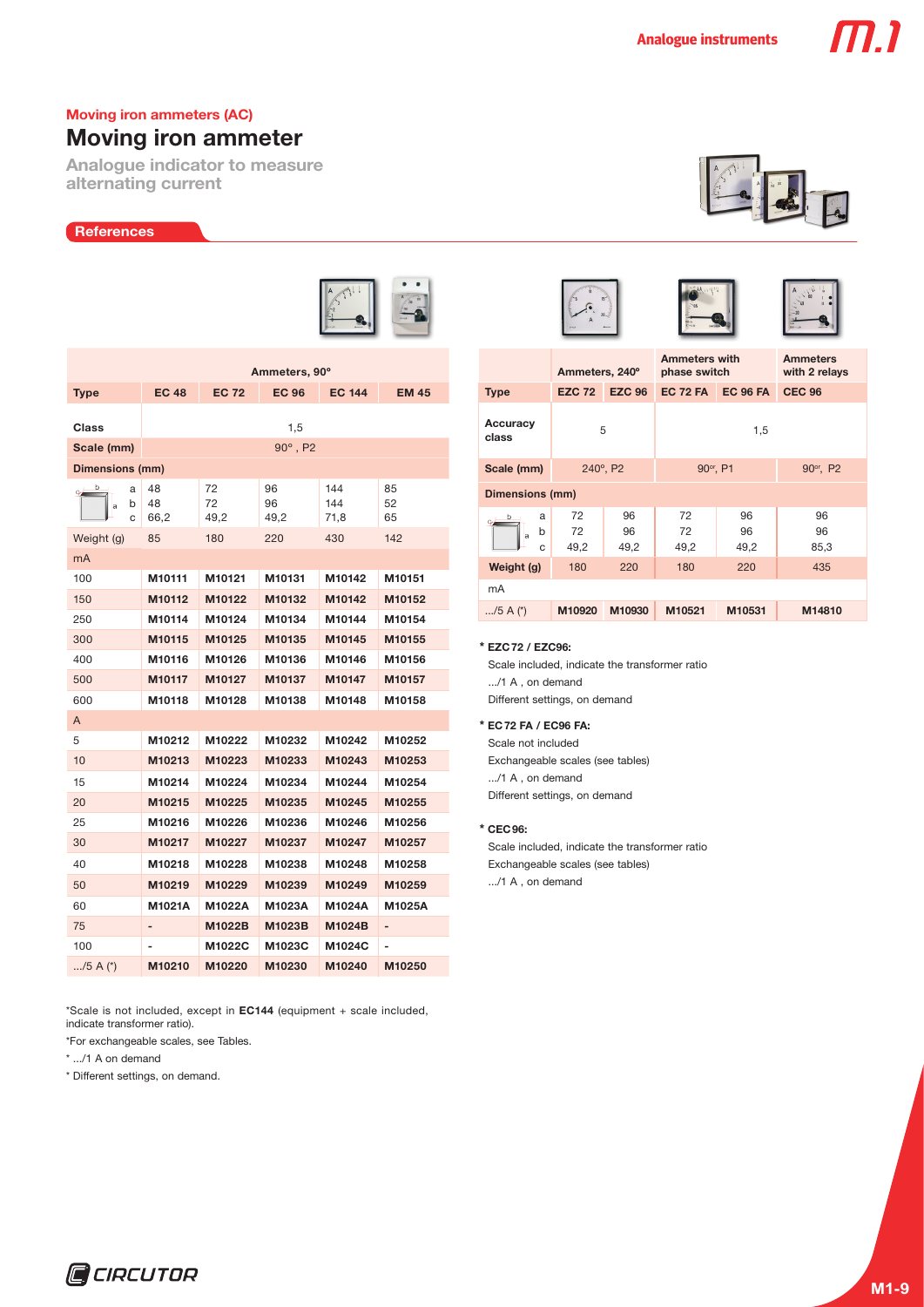# Moving iron ammeter

Analogue indicator to measure alternating current

### **References**

# E

### **Exchangeable scales, Moving Iron Ammeters**

| <b>Type</b>      | <b>SEC 48</b> | <b>SEC 72</b> | <b>SEC 96</b> | <b>SEM 45</b>  | SEC 72 FA       | SEC 96 FA       |
|------------------|---------------|---------------|---------------|----------------|-----------------|-----------------|
| <b>Equipment</b> | <b>EC 48</b>  | <b>EC 72</b>  | <b>EC 96</b>  | <b>EM 45</b>   | <b>EC 72 FA</b> | <b>EC 96 FA</b> |
| Α                |               |               |               |                |                 |                 |
| 5/5              | M102Z2        | M102Y2        | M102X2        |                |                 |                 |
| 10/5             | M102Z3        | M102Y3        | M102X3        |                | -               | ٠               |
| 15/5             | M102Z4        | M102Y4        | M102X4        |                |                 |                 |
| 20/5             | M102Z5        | M102Y5        | M102X5        | $\overline{a}$ | -               | $\overline{a}$  |
| 25/5             | M102Z6        | M102Y6        | M102X6        |                | -               | ٠               |
| 30/5             | M102Z7        | M102Y7        | M102X7        |                |                 | $\overline{a}$  |
| 40/5             | M102Z8        | M102Y8        | M102X8        |                | -               |                 |
| 50/5             | M102Z9        | M102Y9        | M102X9        | M105X9         | M105Y9          | M105X9          |
| 60/5             | <b>M102ZA</b> | <b>M102YA</b> | <b>M102XA</b> | <b>M105XA</b>  | <b>M105YA</b>   | <b>M105XA</b>   |
| 75/5             | M102ZB        | <b>M102YB</b> | <b>M102XB</b> | <b>M102VB</b>  | <b>M105YB</b>   | <b>M105XB</b>   |
| 100/5            | <b>M102ZC</b> | <b>M102YC</b> | <b>M102XC</b> | <b>M102VC</b>  | <b>M105YC</b>   | <b>M105XC</b>   |
| 125/5            | M102ZD        | M102YD        | <b>M102XD</b> | <b>M102VD</b>  | <b>M105YD</b>   | <b>M105XD</b>   |
| 150/5            | <b>M102ZE</b> | <b>M102YE</b> | <b>M102XE</b> | <b>M102VE</b>  | <b>M105YE</b>   | <b>M105XE</b>   |
| 200/5            | <b>M102ZF</b> | <b>M102YF</b> | <b>M102XF</b> | <b>M102VF</b>  | <b>M105YF</b>   | <b>M105XF</b>   |
| 250/5            | M102ZG        | <b>M102YG</b> | <b>M102XG</b> | <b>M102VG</b>  | <b>M105YG</b>   | <b>M105XG</b>   |
| 300/5            | <b>M102ZH</b> | M102YH        | M102XH        | M102VH         | M105YH          | <b>M105XH</b>   |
| 400/5            | M102ZJ        | <b>M102YJ</b> | <b>M102XJ</b> | <b>M102VJ</b>  | <b>M105YJ</b>   | <b>M105XJ</b>   |
| 500/5            | M102ZK        | <b>M102YK</b> | <b>M102XK</b> | <b>M102VK</b>  | <b>M105YK</b>   | <b>M105XK</b>   |
| 600/5            | <b>M102ZL</b> | <b>M102YL</b> | <b>M102XL</b> | <b>M102VL</b>  | <b>M105YL</b>   | <b>M105XL</b>   |
| 750/5            | M102ZM        | M102YM        | M102XM        | M102VM         | M105YM          | M105XM          |
| 800/5            | <b>M102ZN</b> | <b>M102YN</b> | <b>M102XN</b> | <b>M102VN</b>  | <b>M105YN</b>   | <b>M105XN</b>   |
| 1 000/5          | <b>M102ZP</b> | M102YP        | M102XP        | <b>M102VP</b>  | M105YP          | <b>M105XP</b>   |
| 1 200/5          | <b>M102ZQ</b> | <b>M102YQ</b> | <b>M102XQ</b> | <b>M102VQ</b>  | <b>M105YQ</b>   | <b>M105XQ</b>   |
| 1 500/5          | M102ZR        | M102YR        | <b>M102XR</b> | <b>M102VR</b>  | <b>M105YR</b>   | <b>M105XR</b>   |
| 2 000/5          | <b>M102ZS</b> | <b>M102YS</b> | <b>M102XS</b> | <b>M102VS</b>  | <b>M105YS</b>   | <b>M105XS</b>   |
| 2 500/5          | M102ZT        | M102YT        | M102XT        | M102VT         | M105YT          | M105XT          |
| 3 000/5          | <b>M102ZU</b> | <b>M102YU</b> | <b>M102XU</b> | <b>M102VU</b>  | <b>M105YU</b>   | <b>M105XU</b>   |
| 4 000/5          | M102ZV        | M102YV        | M102XV        | M102VV         | <b>M105YV</b>   | M105XV          |
| 5 000/5          | <b>M102ZW</b> | <b>M102YW</b> | <b>M102XW</b> | M102VW         | <b>M105YW</b>   | <b>M105XW</b>   |

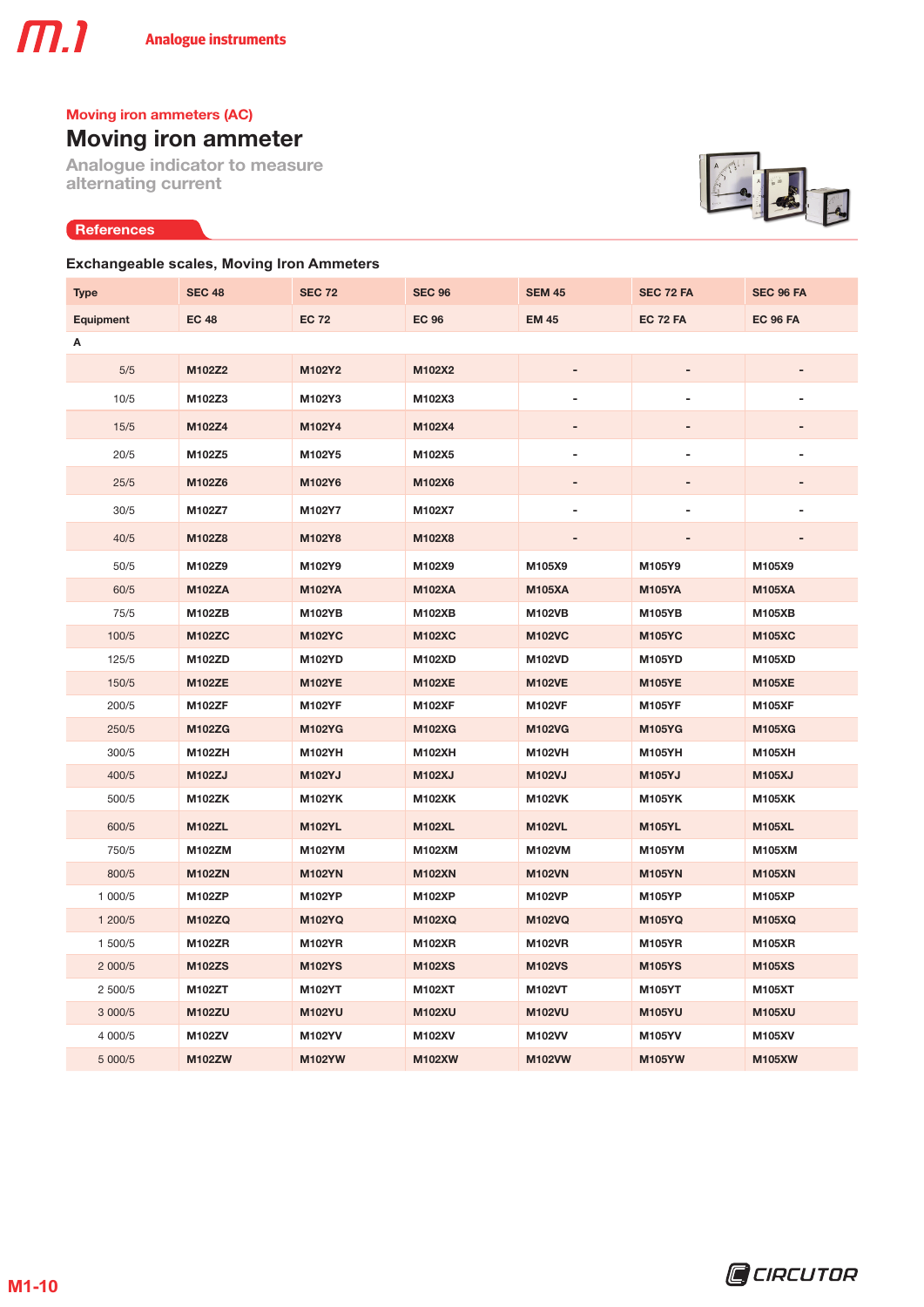# Moving iron ammeter

Analogue indicator to measure alternating current

### Coding table

CODIFICATION TABLE

| Code       |               |  |       | Internal code |                 |              |   |   |   |                |                  |      |
|------------|---------------|--|-------|---------------|-----------------|--------------|---|---|---|----------------|------------------|------|
| Μ          | 1             |  | X X X |               | Χ               | 0            | 0 | Х | Χ |                |                  |      |
|            |               |  |       |               |                 |              |   | т |   |                | Delivery<br>time | +€   |
|            |               |  |       |               | Standard 2P     |              |   | 0 |   |                | -                |      |
| Adjustment |               |  |       |               | 1P              |              |   | 1 |   |                | $\overline{2}$   | 5,89 |
|            |               |  |       | 5P            |                 |              | 6 |   |   | 2              | 5,89             |      |
|            |               |  |       |               | Standard (/5 A) |              |   |   | 0 |                | $\overline{a}$   | ÷,   |
|            | Current input |  |       |               |                 | / 1A         |   |   | 1 |                | 1                | ÷,   |
|            |               |  |       |               |                 | $\mathbf{1}$ |   |   |   | 1              | $\overline{2}$   | 2,00 |
|            |               |  |       |               |                 | 5            |   |   |   | $\overline{2}$ | 2                | 2,00 |
|            |               |  |       |               |                 | 10           |   |   |   | 3              | $\overline{2}$   | 2,00 |
|            |               |  |       |               |                 | 15           |   |   |   | 4              | 2                | 2,00 |
|            |               |  |       |               |                 | 20           |   |   |   | 5              | 2                | 2,00 |
|            |               |  |       |               |                 | 25           |   |   |   | 6              | 2                | 2,00 |
|            |               |  |       |               |                 | 30           |   |   |   | $\overline{7}$ | $\overline{2}$   | 2,00 |
|            |               |  |       |               |                 | 40           |   |   |   | 8              | 2                | 2,00 |
|            |               |  |       |               |                 | 50           |   |   |   | 9              | $\overline{2}$   | 2,00 |
|            |               |  |       |               |                 | 60           |   |   |   | A              | $\overline{2}$   | 2,00 |
|            |               |  |       |               |                 | 75           |   |   |   | B              | $\overline{2}$   | 2,00 |
|            |               |  |       |               |                 | 100          |   |   |   | $\mathbf C$    | $\overline{c}$   | 2,00 |
|            |               |  |       |               |                 | 125          |   |   |   | D              | $\overline{2}$   | 2,00 |
|            |               |  |       |               |                 | 150          |   |   |   | E              | $\overline{2}$   | 2,00 |
|            |               |  |       |               |                 | 200          |   |   |   | F              | $\overline{2}$   | 2,00 |
|            | Scales(*)     |  |       |               |                 | 250          |   |   |   | G              | $\overline{2}$   | 2,00 |
|            |               |  |       |               |                 | 300          |   |   |   | Н              | 2                | 2,00 |
|            |               |  |       |               |                 | 400          |   |   |   | J              | 2                | 2,00 |
|            |               |  |       |               |                 | 500          |   |   |   | K              | $\overline{2}$   | 2,00 |
|            |               |  |       |               |                 | 600          |   |   |   | L              | 2                | 2,00 |
|            |               |  |       |               |                 | 750          |   |   |   | M              | 2                | 2,00 |
|            |               |  |       |               |                 | 800          |   |   |   | Ν              | $\overline{2}$   | 2,00 |
|            |               |  |       |               |                 | 1000         |   |   |   | P              | 2                | 2,00 |
|            |               |  |       |               |                 | 1200         |   |   |   | Q              | 2                | 2,00 |
|            |               |  |       |               |                 | 1500         |   |   |   | R              | $\overline{2}$   | 2,00 |
|            |               |  |       |               |                 | 2000         |   |   |   | S              | 2                | 2,00 |
|            |               |  |       |               |                 | 2500         |   |   |   | Ť              | $\overline{2}$   | 2,00 |
|            |               |  |       |               |                 | 3000         |   |   |   | Ù              | $\overline{2}$   | 2,00 |
|            |               |  |       |               |                 | 4000         |   |   |   | V              | $\overline{2}$   | 2,00 |
|            |               |  |       |               |                 | 5000         |   |   |   | W              | $\overline{2}$   | 2,00 |

(\*) Price  $0 \in$  for EC 144 and EZC

### **EC (mA), EM (mA)**

| Code<br>Internal code |  |  |  |    |   |                            |      |      |           |
|-----------------------|--|--|--|----|---|----------------------------|------|------|-----------|
|                       |  |  |  |    |   | 0                          |      |      |           |
|                       |  |  |  |    |   |                            |      | time | $+$ $\in$ |
|                       |  |  |  |    |   |                            |      | ۰    |           |
| Adjustment<br>1Р      |  |  |  |    |   |                            |      | 2    | 5.89      |
|                       |  |  |  | 5P | ค | 2                          | 5.89 |      |           |
|                       |  |  |  |    |   | 1 X X X X 0<br>Standard 2P |      |      | Delivery  |

### **EC, EZC SEC, SEM, EM**



**EC FA**

| Code<br>Internal code |                                                      |  |  |                 |             |               |  |              |   |          |                       |
|-----------------------|------------------------------------------------------|--|--|-----------------|-------------|---------------|--|--------------|---|----------|-----------------------|
| M                     |                                                      |  |  |                 |             | 1 X X X X 0 0 |  | $\mathbf{X}$ | X |          |                       |
|                       |                                                      |  |  |                 |             |               |  |              |   | Delivery |                       |
|                       |                                                      |  |  |                 |             |               |  |              |   | time     | $+$ $\in$             |
| Adjustment            |                                                      |  |  |                 | Standard 1P |               |  |              |   |          |                       |
|                       |                                                      |  |  |                 | 5P          |               |  | ĥ            |   | 2        | $5,89$ <sup>*</sup> ) |
| Current input         |                                                      |  |  | Standard (/5 A) |             |               |  |              |   |          |                       |
|                       |                                                      |  |  |                 |             | 11A           |  |              |   |          | ٠                     |
|                       | $(*)$ Price for ammeters Price $0 \notin$ for scales |  |  |                 |             |               |  |              |   |          |                       |

### **CEC**

(\*) Price for ammeters. Price  $0 \in$  for scales Code Internal code Delivery M 1 6 4 1 X 0 0 X X  $\chi$  Delivery +  $\epsilon$  $time$  $\ddot{\textbf{t}}$  $/5A$  0  $/1A$  1 Current input  $/0,1 A$  2 60 A  $\parallel$  - 2,00 75 B | | - 2,00 100 C C C 2,00 125 D  $\begin{array}{|c|c|c|c|c|c|c|c|} \hline \textbf{0} & \textbf{0} & \textbf{1} & \textbf{0} & \textbf{0} \\ \hline \end{array}$ 150 **E I I** - 2,00 200 F **F F F F F F F** 250 **G d e 2,00**  $300$  H  $\vert$   $\vert$  - 2,00 400 J **J Fig. 100 J Fig. 100** Scale  $500$  K  $\vert$   $\vert$  - 2,00 600 **L**  $\parallel$   $\parallel$  - 2,00 750 M - 2,00 800  $N$  | |  $-$  2,00 1000 P | | - 2,00 1200 Q  $\begin{array}{|c|c|c|c|c|c|c|c|} \hline \end{array}$  - 2,00 1500 R 2,00 2000 S S 2,00  $2500$  T | | - 2,00  $\overline{3000}$  U  $\overline{1}$   $\overline{2,00}$ 1 P (max+min) 1

> 1,2 P (max+min) 2 2 P (max+min) 3

 $230 V$  $400V$  $110V$ 

4 6 M



**Q**CIRCUTOR

Consult for others configurations

Adjustment  $+$  relay

Supply